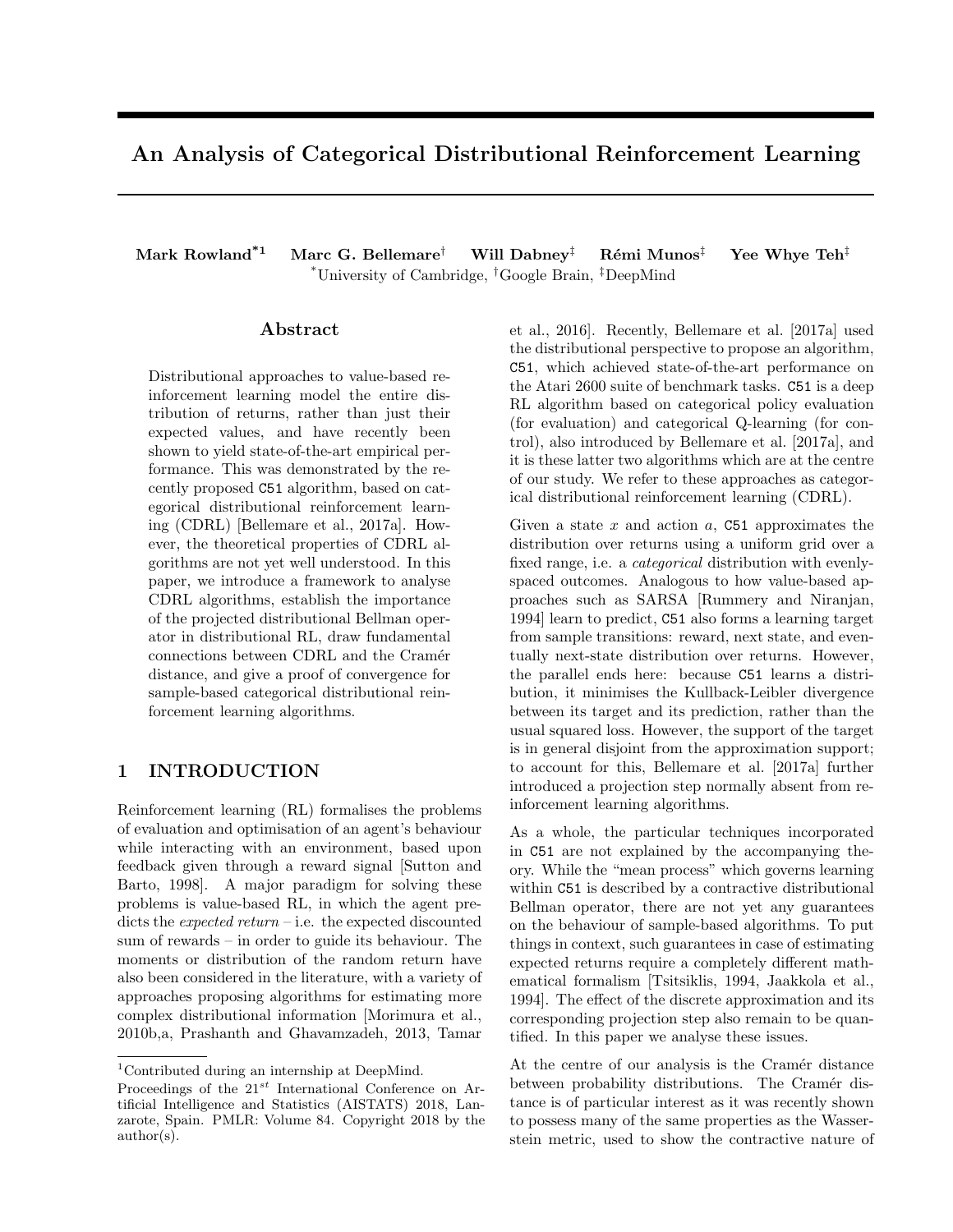the distributional Bellman operator [Bellemare et al., 2017b]. Specifically, using the Cramér distance, we: (i) quantify the approximation error arising from the discrete approximation in CDRL (see Section 4.2); and (ii) develop stochastic approximation results for the sample-based case (see Section 4.3).

One of the main contributions of this paper is to establish a framework for the analysis of CDRL algorithms. This framework reveals a space of possible alternative methods (Sections 3 and 4). We also demonstrate that the fundamental property required for the convergence of distributional RL algorithms is contractivity of a projected Bellman operator, in addition to the contractivity of the Bellman operator itself as in nondistributional RL (Proposition 2). This point has parallels with the importance of the (distinct) projection operator in non-tabular RL [Tsitsiklis and Van Roy, 1997].

We begin, in Section 2, with a general introduction to distributional RL, and establish required notation. In Section 3, we give a detailed description of categorical distributional RL, and set it in the context of a new framework in which to view distributional RL algorithms. Finally, in Section 4, we undertake a detailed convergence analysis of CDRL, dealing with the approximations and parametrisations that typically must be introduced into practical algorithms. This culminates in the first proofs of convergence for samplebased CDRL algorithms.

#### 2 BACKGROUND

#### 2.1 Markov decision processes

We consider a Markov decision process (MDP) with a finite state space  $X$ , a finite action space  $A$ , and a transition kernel  $p : \mathcal{X} \times \mathcal{A} \rightarrow \mathcal{P}(\mathbb{R} \times \mathcal{X})$  that defines a joint distribution over immediate reward and next state given a current state-action pair. We will be concerned with stationary policies  $\pi : \mathcal{X} \to \mathcal{P}(\mathcal{A})$ that define a probability distribution over the action space given a current state. The full MDP is given by the collection of random variables  $(X_t, A_t, R_t)_{t=0}^{\infty}$ , where  $(X_t)_{t>0}$  is the sequence of states taken by the environment,  $(A_t)_{t>0}$  is the sequence of actions taken by the agent, and  $(R_t)_{t>0}$  is the sequence of rewards.

#### 2.2 Return distributions

The return of a policy  $\pi$ , starting in initial state  $x \in \mathcal{X}$ and initially taking action  $a \in \mathcal{A}$ , is defined as the random variable given by the sum of discounted rewards:

$$
\sum_{t=0}^{\infty} \gamma^t R_t \bigg| X_0 = x, A_0 = a \,, \tag{1}
$$

where  $\gamma \in [0, 1)$  is the discount factor. We may implicitly view the distribution of the returns as being parametrised by  $\pi$  [Sutton et al., 1999]. Two common tasks in RL are (i) evaluation, in which the expected value of the return is sought for a fixed policy, and (ii) *control*, in which a policy  $\pi^*$  which maximises the expected value of the returns is sought.

In the remainder of this paper, we will write the *distri*bution of the return of policy  $\pi$  and initial state-action pair  $(x, a) \in \mathcal{X} \times \mathcal{A}$  as

$$
\eta_{\pi}^{(x,a)} = \text{Law}_{\pi} \left( \sum_{t=0}^{\infty} \gamma^t R_t \middle| X_0 = x, A_0 = a \right). \tag{2}
$$

We write  $\eta_{\pi}$  for the collection of distributions  $(\eta_{\pi}^{(x,a)}|(x,a) \in \mathcal{X} \times \mathcal{A})$ . We highlight the change in emphasis from discussing random variables, as in (1), to directly referring to probability distributions in their own right. Although Bellemare et al. [2017a] referred to the object  $\eta_{\pi}$  as a *value distribution*, here we favour the more technically correct name return distribution function, to highlight that  $\eta_{\pi}$  is a function mapping state-action pairs to probability distributions over returns. Referring to return distributions in their own right will lead to a clearer statement of the convergence results that appear in Section 4.

#### 2.3 The distributional Bellman operator

It is well known that expected returns satisfy the Bellman equation [Bellman, 1957, Sutton and Barto, 1998]. Bellemare et al. [2017a] showed that the return distribution function  $\eta_{\pi}$  satisfies a distributional variant of the Bellman equation. This result was phrased in terms of equality in distribution between random variables. A similar approach was taken by Morimura et al. [2010a], in which cumulative distribution functions were used. To express the Bellman equation in terms of distributions themselves, we will need the notion of pushforward (or image) measures. We first recall the definition of these measures at the level of generality required by the development of our theory; see Billingsley [1986] for further details.

**Definition 1.** Given a probability distribution  $\nu \in$  $\mathscr{P}(\mathbb{R})$  and a measurable function  $f : \mathbb{R} \to \mathbb{R}$ , the pushforward measure  $f_{\#}\nu \in \mathscr{P}(\mathbb{R})$  is defined by  $f_{\#}\nu(A) =$  $\nu(f^{-1}(A)),$  for all Borel sets  $A \subseteq \mathbb{R}$ .

Intuitively,  $f_{\mu\nu}$  is obtained from  $\nu$  by shifting the support of  $\nu$  according to the map f. Of particular interest in this paper will be pushforward measures obtained via an affine shift map  $f_{r,\gamma} : \mathbb{R} \to \mathbb{R}$ , defined by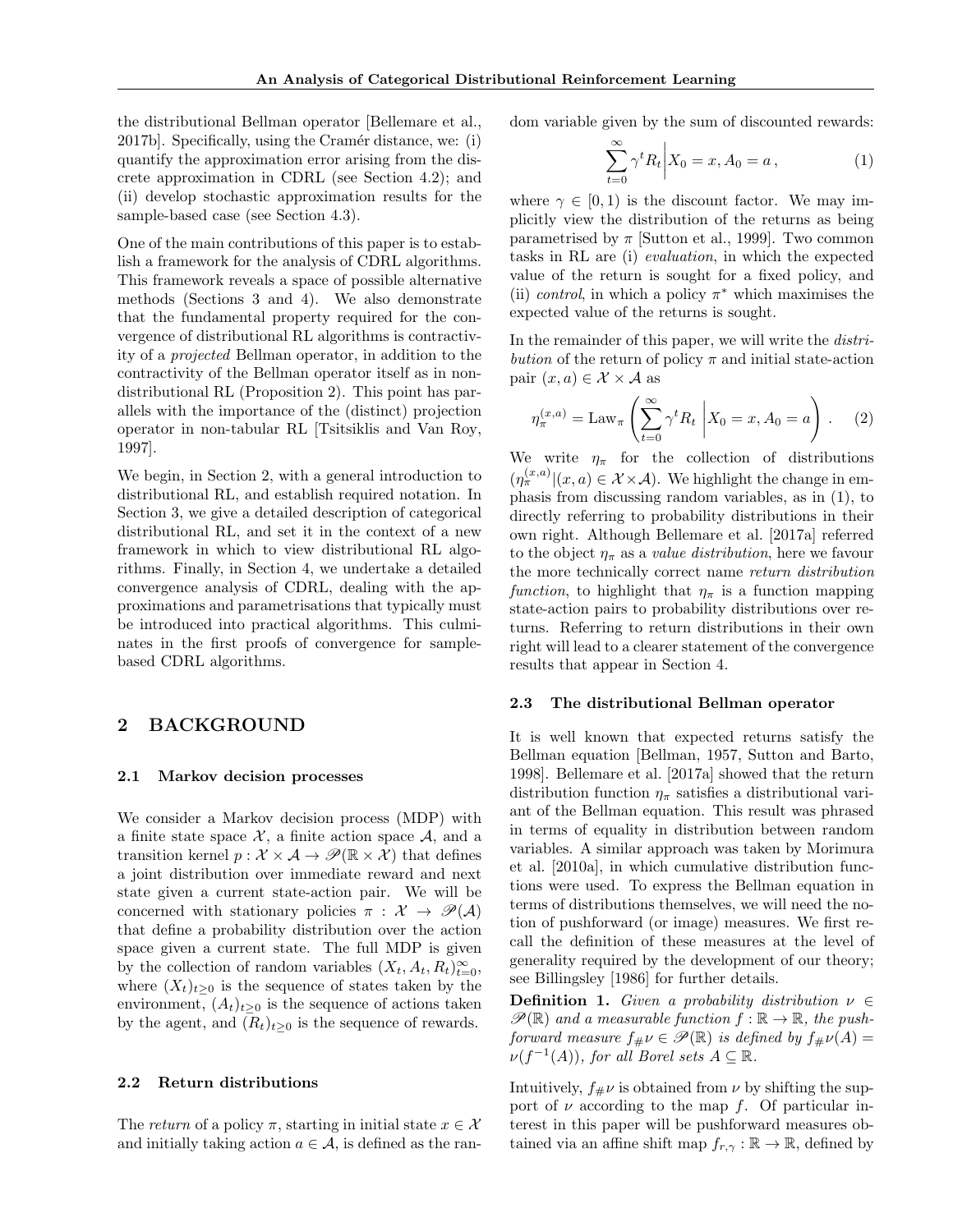$f_{r,\gamma}(x) = r + \gamma x$ . Such transformations also appear, unnamed, in Morimura et al. [2010b].

Using this notation, we can now restate a fundamental result which was shown by Bellemare et al. [2017a] in the language of random variables. The return distribution function  $\eta_{\pi}$  associated with a policy  $\pi$ , defined in (2), satisfies the distributional Bellman equation:

$$
\eta_{\pi}^{(x,a)} = (\mathcal{T}^{\pi} \eta_{\pi})^{(x,a)} \quad \forall (x,a) \in \mathcal{X} \times \mathcal{A},
$$

where  $\mathcal{T}^{\pi}: \mathscr{P}(\mathbb{R})^{\mathcal{X} \times \mathcal{A}} \to \mathscr{P}(\mathbb{R})^{\mathcal{X} \times \mathcal{A}}$  is the distributional Bellman operator, defined by:

$$
(\mathcal{T}^{\pi}\eta)^{(x,a)}\n= \int_{\mathbb{R}} \sum_{(x',a')\in\mathcal{X}\times\mathcal{A}} (f_{r,\gamma})\#\eta^{(x',a')}\pi(a'|x')p(\mathrm{d} r,x'|x,a),
$$
\n(3)

for all  $\eta \in \mathscr{P}(\mathbb{R})^{\mathcal{X} \times \mathcal{A}}$ . This equation serves as the basis of distributional RL, just as the standard Bellman equation serves as the basis of non-distributional value-based RL. Bellemare et al. [2017a] established a preliminary theoretical result regarding the contractive properties of the operator  $\mathcal{T}^{\pi}$ . To further this analysis, we first require a particular notion of distance between collections of probability distributions, introduced in Bellemare et al. [2017a].

**Definition 2.** The p-Wasserstein distance  $d_p$ , for  $p \geq 1$  is defined on  $\mathscr{P}_p(\mathbb{R})$ , the set of probability distributions with finite  $p^{\bar{t}h}$  moments, by:

$$
d_p(\nu_1, \nu_2) = \left( \inf_{\lambda \in \Lambda(\nu_1, \nu_2)} \int_{\mathbb{R}^2} |x - y|^p \lambda(dx, dy) \right)^{1/p},
$$

for all  $\nu_1, \nu_2 \in \mathscr{P}_p(\mathbb{R})$ , where  $\Lambda(\nu_1, \nu_2)$  is the set of probability distributions on  $\mathbb{R}^2$  with marginals  $\nu_1$  and  $\nu_2$ .

The supremum-p-Wasserstein metric  $\overline{d}_p$  is defined on  $\mathscr{P}_p(\mathbb{R})^{\mathcal{X}\times\mathcal{A}}$  by

$$
\overline{d}_p(\eta,\mu) = \sup_{(x,a) \in \mathcal{X} \times \mathcal{A}} d_p(\eta^{(x,a)},\mu^{(x,a)}) ,
$$

for all  $\eta, \mu \in \mathscr{P}_p(\mathbb{R})^{\mathcal{X} \times \mathcal{A}}$ .

With these definitions in hand, we may recall the following result.

Lemma 1 (Lemma 3, Bellemare et al. [2017a]). The distributional Bellman operator  $\mathcal{T}^{\pi}$  is a  $\gamma$ -contraction in  $\overline{d}_p$ , for all  $p \geq 1$ . Further, we have, for any initial set of distributions  $\eta \in \mathscr{P}(\mathbb{R})^{\mathcal{X} \times \mathcal{A}}$ :

$$
(\mathcal{T}^{\pi})^m \eta \to \eta_{\pi} \text{ in } \overline{d}_p, \text{ as } m \to \infty.
$$

This motivates distributional RL algorithms, which attempt to approximately find  $\eta_{\pi}$  by taking some initial estimates of the return distributions  $\eta_0$  =  $(\eta_0^{(x,a)}|(x,a) \in \mathcal{X} \times \mathcal{A})$ , and iteratively computing a sequence of estimates  $(\eta_t)_{t>0}$  by approximating the update step

$$
\eta_{t+1} \leftarrow \mathcal{T}^{\pi} \eta_t \quad \text{for } t = 0, 1, \dots \tag{4}
$$

There is also a control version of these updates, which seeks to find the return distributions associated with an optimal policy  $\pi^*$ , via the following updates

$$
\eta_{t+1} \leftarrow \mathcal{T}\eta_t \quad \text{for } t = 0, 1, \dots \quad , \tag{5}
$$

where  $\mathcal T$  is the control version of the distributional Bellman operator, defined by

$$
(\mathcal{T}\eta)^{(x,a)} = \int_{\mathbb{R}} \sum_{(x',a') \in \mathcal{X} \times \mathcal{A}} (f_{r,\gamma})_{\#} \eta^{(x',a^*(x'))} p(\mathrm{d}r, x'|x, a) ,
$$
  
where  $a^*(x') \in \arg\max_{a' \in \mathcal{A}} \mathbb{E}_{R \sim \eta^{(x',a')}} [R]$ .

An ideal policy evaluation algorithm would iteratively compute the exact updates of (4), and inherit the resulting convergence guarantees from Lemma 1. However, full computation of the distributional Bellman operator on a return distribution function is typically either impossible (due to unknown MDP dynamics), or computationally infeasible [Bertsekas and Tsitsiklis, 1996]. In order to take the full updates in (4) or (5) and produce a practical, scalable distributional RL algorithm, several key approximations are required, namely:

- (i) distribution parametrisation;
- (ii) stochastic approximation of the Bellman operator;
- (iii) projection of the Bellman target distribution;
- (iv) gradient updates via a loss function.

We discuss each of these approximations in Section 3, at the same time describing our two CDRL algorithms, categorical policy evaluation and categorical Q-learning, in detail with this approximation framework in mind.

## 3 CATEGORICAL POLICY EVALUATION AND CATEGORICAL Q-LEARNING

Our first contribution is to make explicit the various approximations, parametrisations, and assumptions implicit in CDRL algorithms. Categorical poicy evaluation approximates the update scheme (4); it produces an iterative sequence  $(\eta_t)_{t\geq 0}$  of approximate return distribution functions, updating the approximations as shown in Algorithm 1. Figure 1 illustrates the salient points of the algorithm, and contrasts them against the full updates of (4). Algorithm 1 also describes categorical Q-learning, which approximates the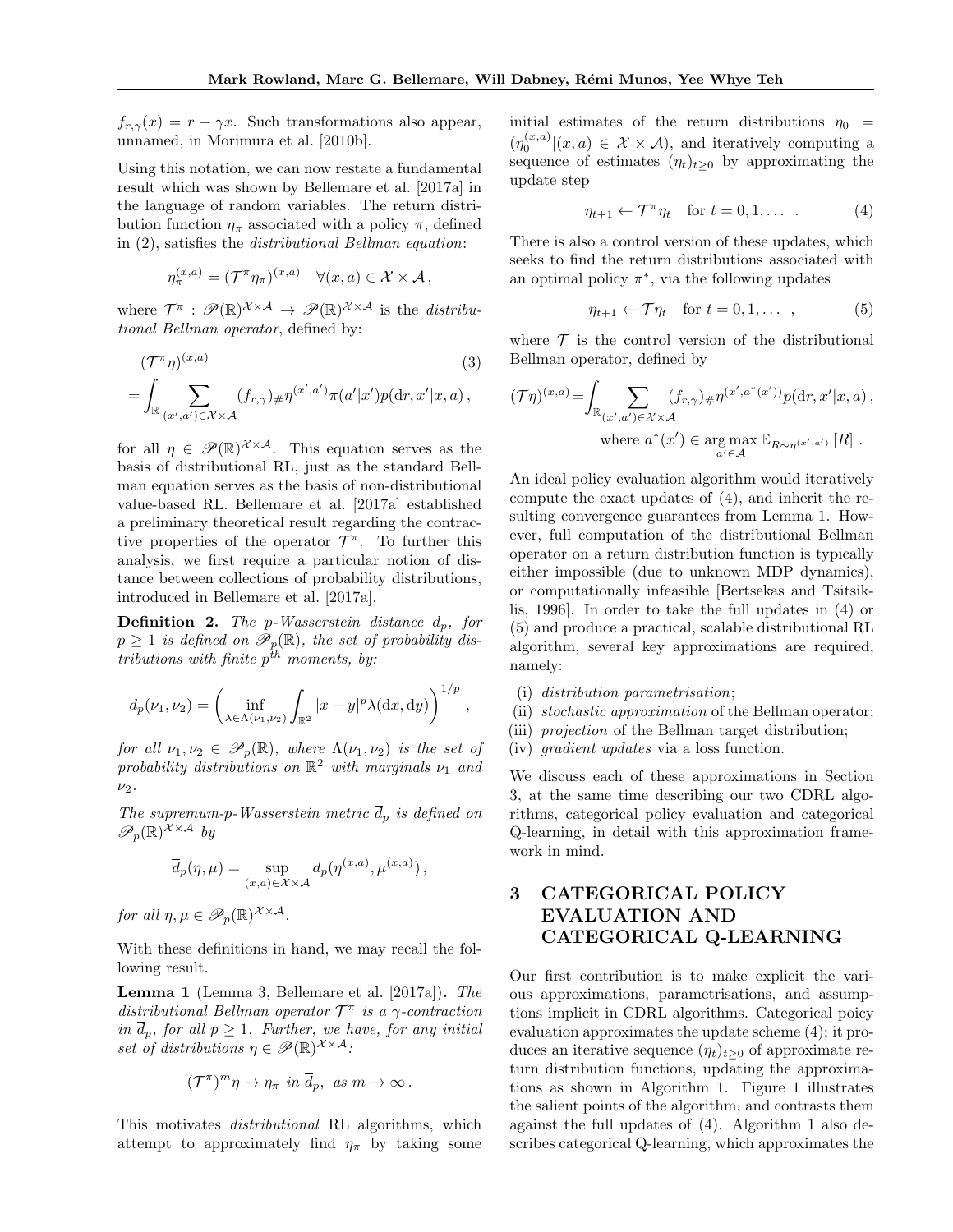

Figure 1: A 3-state MDP with a single action available at each state (shown far left), with full update scheme (4) illustrated on the bottom row, and the categorical policy evaluation update scheme illustrated on the top row. For both update schemes, the current return distribution function is illustrated on the left, the computation of the target distribution in the centre, and finally the update is shown on the right.

full updates in (5). We now discuss the structure of Algorithm 1 in more detail, with reference to the distributional RL framework introduced at the end of Section 2.3.

Algorithm 1 CDRL update [Bellemare et al., 2017a] **Require:**  $\eta_t^{(x,a)} = \sum_{k=1}^K p_{t,k}^{(x,a)} \delta_{z_k}$  for each  $(x, a)$ 1: Sample transition  $(x_t, a_t, r_t, x_{t+1})$ 2: # Compute distributional Bellman target 3: if Categorical policy evaluation then 4:  $a^* \sim \pi(\cdot|x_{t+1})$ 5: else if Categorical Q-learning then 6:  $a^* \leftarrow \arg \max_a \mathbb{E}_{R \sim \eta_t^{(x_{t+1},a)}}[R]$ 7: end if 8:  $\widehat{\eta}_*^{(x_t, a_t)} \leftarrow (f_{r_t, \gamma}) \# \eta_t^{(x_{t+1}, a^*)}$ 9: # Project target onto support 10:  $\hat{\eta}_t^{(x_t, a_t)} \leftarrow \Pi_{\mathcal{C}} \hat{\eta}_*^{(x_t, a_t)}$ ∗ 11: # Compute KL Loss 12: Find gradient of  $KL(\hat{\eta}_t^{(x_t, a_t)} || \eta_t^{(x_t, a_t)})$ 13: Use gradient to generate new estimate  $\eta_{t+1}^{(x_t,a_t)} = \sum_{k=1}^K p_{t+1,k}^{(x_t,a_t)} \delta_{z_k}$ 14: **return**  $\eta_{t+1}^{(x,a)} = \sum_{k=1}^{K} p_{t+1,k}^{(x,a)} \delta_{z_k}$  for each  $(x, a)$ 

#### 3.1 Distribution parametrisation

From an algorithmic perspective, it is impossible to represent the full space of probability distributions  $\mathscr{P}(\mathbb{R})$  with a finite collection of parameters. Therefore a first design decision for a general distributional RL algorithm is how probability distributions should be represented in an approximate way. Formally, this requires the selection of a parametric family  $\mathcal{P} \subset \mathcal{P}(\mathbb{R})$ . CDRL uses the parametric family

$$
\mathcal{P} = \left\{ \sum_{i=1}^{K} p_i \delta_{z_i} \middle| p_1, \dots, p_K \ge 0, \sum_{k=1}^{K} p_k = 1 \right\},\,
$$

of categorical distributions over some fixed set of equally-spaced supports  $z_1 < \cdots < z_K$ ; see lines 13 and 14 of Algorithm 1. Other parametrisations are of course possible, such as mixtures of Diracs with varying location parameters [Dabney et al., 2018], mixtures of Gaussians, etc.

### 3.2 Stochastic approximation of Bellman operator

Evaluation of the distributional Bellman operator  $\mathcal{T}^{\pi}$ (see (3)) requires integrating over all possible next state-action-reward combinations. Some approximation is required; a popular way to achieve this in RL is by sampling a transition  $(x_t, a_t, r_t, x_{t+1}, a^*)$  of the MDP. This is also the approach taken in CDRL, as shown in lines 1-8 of Algorithm 1. Here  $a^*$  is selected either by sampling from the policy  $\pi(\cdot|x_{t+1})$  in the case of categorical policy evaluation, or as the action with the highest estimated expected returns, in the case of categorical Q-learning. In the context of categorical policy evaluation, this defines a stochastic Bellman operator, given by

$$
(\hat{\mathcal{T}}^{\pi} \eta_t)^{(x_t, a_t)} = (f_{r_t, \gamma}) \# \eta_t^{(x_{t+1}, a^*)},
$$
  

$$
(\hat{\mathcal{T}}^{\pi} \eta_t)^{(x, a)} = \eta_t^{(x, a)} \quad \text{if } (x, a) \neq (x_t, a_t),
$$
 (6)

where the randomness in  $\hat{\mathcal{T}}^{\pi}$  comes from the randomly sampled transition  $(x_t, a_t, r_t, x_{t+1}, a^*)$ . Note that this defines a random measure, and importantly, this random measure is equal in expectation to the true Bellman target  $(\mathcal{T}^{\pi} \eta_t)^{(x_t, a_t)}$ .

#### 3.3 Projection of Bellman target distribution

Having computed  $(\widetilde{\mathcal{T}}^{\pi} \eta_t)^{(x_t, a_t)}$ , this new distribution typically no longer lies in the parametric family  $\mathcal{P}$ ; as shown in (6), the supports of the distributions are transformed by an affine map  $f_{r,\gamma}$ . We therefore re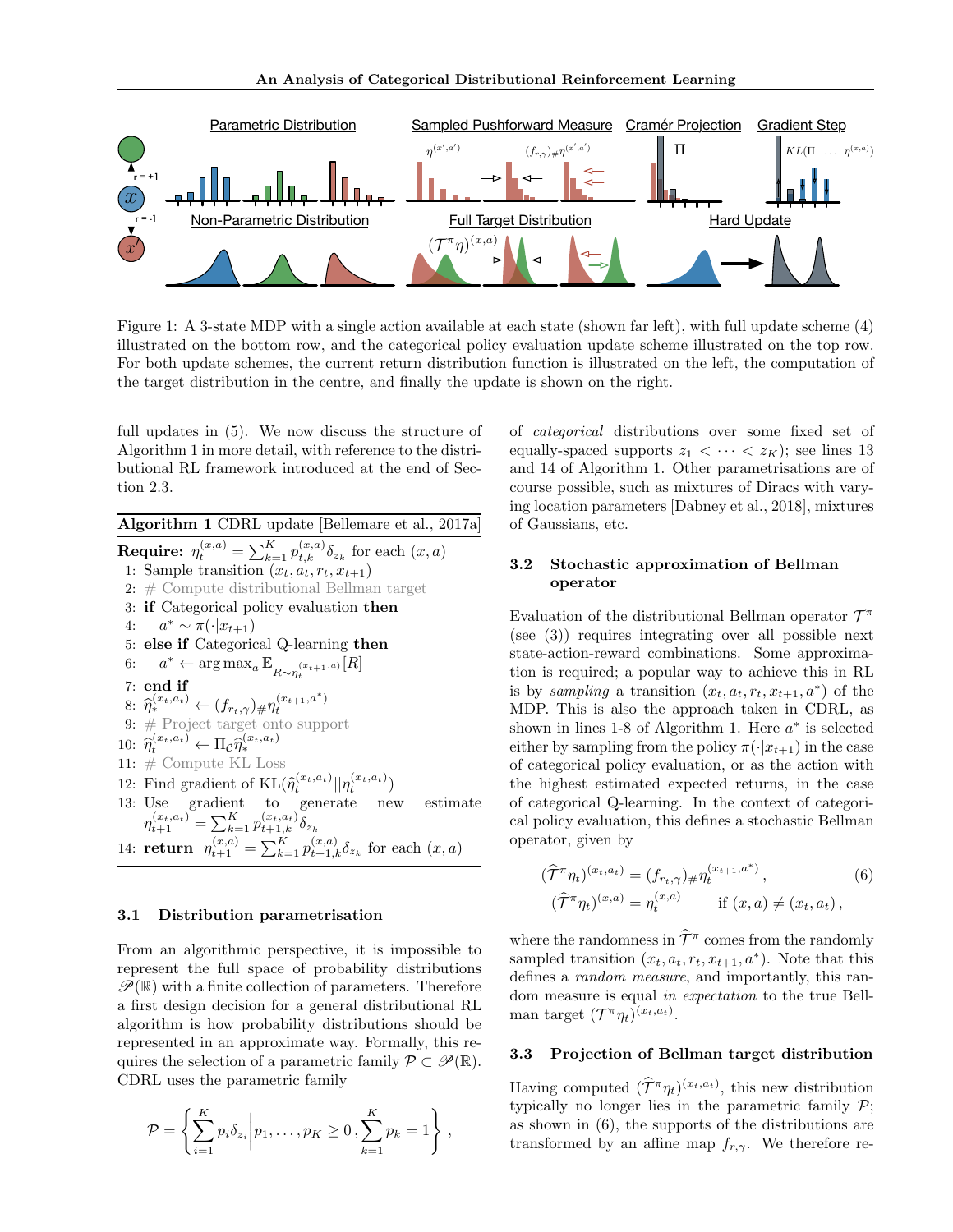quire a method of mapping the backup distribution function into the parametric family. That is, we require a projection operator  $\Pi : \mathscr{P}(\mathbb{R}) \to \mathcal{P}$  that may be applied to each real-valued distribution in a return distribution function. CDRL uses the heuristic projection operator  $\Pi_{\mathcal{C}}$  (see line 10 of Algorithm 1), which was defined by Bellemare et al. [2017a] as follows for single Dirac measures:

$$
\Pi_{\mathcal{C}}(\delta_y) = \begin{cases} \delta_{z_1} & y \le z_1 \\ \frac{z_{i+1}-y}{z_{i+1}-z_i} \delta_{z_i} + \frac{y-z_i}{z_{i+1}-z_i} \delta_{z_{i+1}} & z_i < y \le z_{i+1} \\ \delta_{z_K} & y > z_K \end{cases} (7)
$$

and extended affinely to finite mixtures of Dirac measures, so that for a mixture of Diracs  $\sum_{i=1}^{N} p_i \delta_{y_i}$ , we have  $\Pi_{\mathcal{C}}(\sum_{i=1}^N p_i \delta_{y_i}) = \sum_{i=1}^N p_i \Pi_{\mathcal{C}}(\delta_{y_i})$  - see the righthand side of Figure 1. In general we will abuse notation, and use  $\Pi_{\mathcal{C}}$  to denote the projection operator for individual distributions, and also the operator on return distribution functions  $\mathscr{P}(\mathbb{R})^{\mathcal{X}\times\mathcal{A}} \to \mathcal{P}^{\mathcal{X}\times\mathcal{A}},$ which applies the former projection to each distribution in the return distribution function.

#### 3.4 Gradient updates

Having computed a stochastic approximation  $\widehat{\eta}_t^{(x_t,a_t)} = (\Pi_c \widehat{\mathcal{T}}^{\pi} \eta_t)^{(x_t,a_t)}$  to the full target distribution, the remaining issue is how the next iterate  $\eta_{t+1}$  should be defined. In C51, the approach is to perform a single step of gradient descent on the Kullback-Leibler divergence of the prediction  $\eta_t^{(x_t, a_t)}$ from the target  $\widehat{\eta}_t^{(x_t, a_t)}$ :

$$
KL(\hat{\eta}_t^{(x_t, a_t)} || \eta_t^{(x_t, a_t)}), \qquad (8)
$$

with respect to the parameters of  $\eta_t^{(x_t, a_t)}$  - see line 12 of Algorithm 1. We also consider CDRL algorithms based on a mixture update, described in more detail in Section 4.3. The use of a gradient update, rather than a "hard" update allows for the dissipation of noise introduced in the target by stochastic approximation [Bertsekas and Tsitsiklis, 1996, Kushner and Yin, 2003]. This completes the description of CDRL in the context of the framework introduced at the end of Section 2.3; we now move on to discussing the convergence properties of these algorithms.

## 4 CONVERGENCE ANALYSIS

The approximations, parametrisations, and heuristics of CDRL discussed in Section 3 yield practical, scalable algorithms for evaluation and control, but the effects of these heuristics on the theoretical guarantees that many non-distributional algorithms enjoy have not yet been addressed. In this section, we set out a variety of theoretical results for CDRL algorithms, and in doing so, emphasise several key ways in which the approximations described in Section 3 must fit together to enjoy good theoretical guarantees.

We begin by drawing a connection between the heuristic projection operator  $\Pi_{\mathcal{C}}$  and the Cramér distance in Section 4.1. This connection then paves the way to obtaining the results of Section 4.2, which concern the properties of CDRL policy evaluation algorithms without stochastic approximation and gradient updates, observing only the consequences of the parametrisation and projection steps discussed in Sections 3.1 and 3.3. We then bring these more realistic assumptions into play in Section 4.3, and our analysis culminates in a proof of convergence of categorical policy evaluation and categorical Q-learning in the tabular setting.

#### 4.1 Cramér geometry

We begin by recalling Lemma 1, through which Bellemare et al. [2017a] established that repeated application of the distributional Bellman operator  $\mathcal{T}^{\pi}$  to an initial return distribution function guarantees convergence to the true set of return distributions in the supremum-Wasserstein metric. However, once we introduce the parametrisation  $P$  and projection operator  $\Pi_{\mathcal{C}}$  of categorica policy evaluation, the operator of concern is now  $\Pi_{\mathcal{C}}\mathcal{T}^{\pi}$ , the composition of the Bellman operator  $\mathcal{T}^{\pi}$  with the projection operator  $\Pi_{\mathcal{C}}$ . Our first result illustrates that the presence of the projection operator is enough to break the contractivity under Wasserstein distances.

**Lemma 2.** The operator  $\Pi_{\mathcal{C}} \mathcal{T}^{\pi}$  is in general not a contraction in  $\overline{d}_p$ , for  $p > 1$ .

Whilst contractivity with respect to  $\overline{d}_1$  is in fact maintained, as we shall see there is a much more natural metric, the Cramér distance [Székely, 2002], with which to establish contractivity of the combined operator  $\Pi_{\mathcal{C}} \mathcal{T}^{\pi}$ .

**Definition 3.** The Cramér distance  $\ell_2$  between two distributions  $\nu_1, \nu_2 \in \mathscr{P}(\mathbb{R})$ , with cumulative distribution functions  $F_{\nu_1}, F_{\nu_2}$  respectively, is defined by:

$$
\ell_2(\nu_1, \nu_2) = \left( \int_{\mathbb{R}} (F_{\nu_1}(x) - F_{\nu_2}(x))^2 dx \right)^{1/2}
$$

.

Further, the supremum-Cramér metric  $\overline{\ell}_2$  is defined between two distribution functions  $\eta, \mu \in \mathscr{P}(\mathbb{R})^{\mathcal{X} \times \mathcal{A}}$  by

$$
\overline{\ell}_2(\eta,\mu) = \sup_{(x,a)\in\mathcal{X}\times\mathcal{A}} \ell_2(\eta^{(x,a)},\mu^{(x,a)})\,.
$$

The Cramér distance was recently studied as an alternative to the Wasserstein distances in the context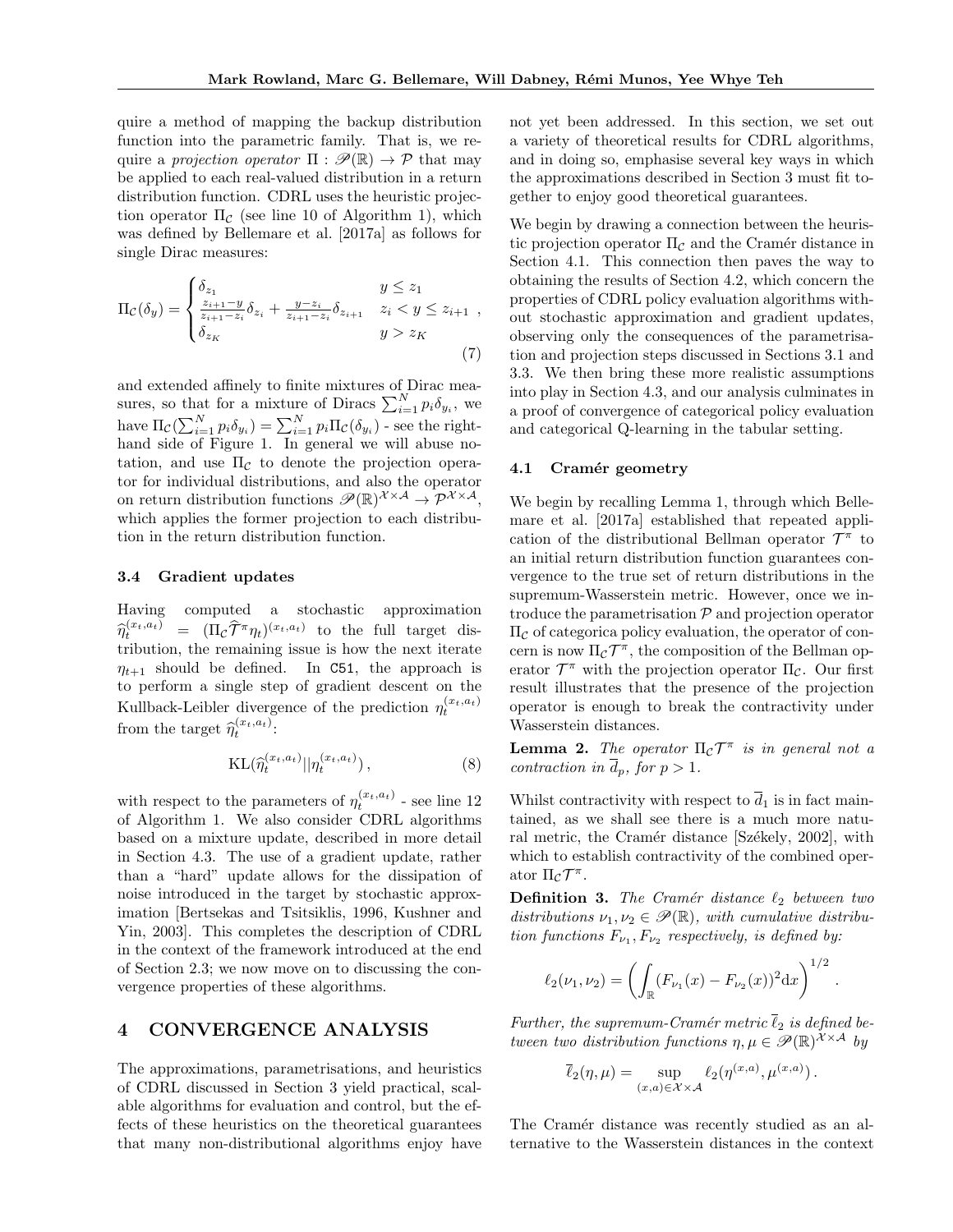

Figure 2: An illustration of the composition of the distributional Bellman operator with the projection  $\Pi_{\mathcal{C}}$ , interpreting probability distributions as points in an affine Hilbert space.

of generative modelling [Bellemare et al., 2017b]. The Cramér distance, in fact, induces a useful geometric structure on the space of probability measures. We use this to provide a new interpretation of the heuristic projection  $\Pi_{\mathcal{C}}$  intimately connected with the Cramér distance. The salient points of this connection are stated in Proposition 1, with full mathematical details provided in the corresponding proof in the appendix. We then use this in Section 4.2 to show that  $\Pi_{\mathcal{C}} \mathcal{T}^{\pi}$  is a contraction in  $\overline{\ell}_2$ .

**Proposition 1.** The Cramér metric  $\ell_2$  endows a particular subset of  $\mathscr{P}(\mathbb{R})$  with a notion of orthogonal projection, and the orthogonal projection onto the subset P is exactly the heuristic projection  $\Pi_c$ . Consequently,  $\Pi_{\mathcal{C}}$  is a non-expansion with respect to  $\ell_2$ .

A consequence of the result above is the following, which will be useful in later sections.

**Lemma 3** (Pythagorean theorem). Let  $\mu \in$  $\mathscr{P}([z_1, z_K])$ , and let  $\nu \in \mathscr{P}(\{z_1, \ldots, z_K\})$ . Then

$$
\ell_2^2(\mu,\nu) = \ell_2^2(\mu,\Pi_{\mathcal{C}}\mu) + \ell_2^2(\Pi_{\mathcal{C}}\mu,\nu).
$$

A geometric illustration of the action of the composed operator  $\Pi_{\mathcal{C}} \mathcal{T}^{\pi}$  is given in Figure 2, in light of the interpretation of  $\Pi_{\mathcal{C}}$  as an orthogonal projection.

#### 4.2 Parametrisation and projection

Having established these tools, we can now prove contractivity of the operator  $\Pi_{\mathcal{C}} \mathcal{T}^{\pi}$ , and hence convergence of this variant of distributional RL in the absence of stochastic approximation.

**Proposition 2.** The operator  $\Pi_{\mathcal{C}} \mathcal{T}^{\pi}$  is a  $\sqrt{\gamma}$ contraction in  $\overline{\ell}_2$ . Further, there is a unique distribution function  $\eta_c \in \mathcal{P}^{\mathcal{X} \times \mathcal{A}}$  such that given any initial distribution function  $\eta_0 \in \mathscr{P}(\mathbb{R})^{\mathcal{X} \times \mathcal{A}}$ , we have

$$
(\Pi_{\mathcal{C}}\mathcal{T}^{\pi})^m\eta_0 \to \eta_{\mathcal{C}}\ \ \text{in}\ \ \overline{\ell}_2\ \ \text{as}\ \ m \to \infty\,.
$$

A natural question to ask is how the limiting distribution function  $\eta_c$ , established in Proposition 2, differs

from the true distribution function  $\eta_{\pi}$ . In some sense, this quantifies the "cost" of using the parametrisation  $P$  rather than learning fully non-parametric probability distributions. Reusing the interpretation of  $\Pi_{\mathcal{C}}$  as an orthogonal projection, and using a geometric series argument, we may establish the following result, which echoes existing results for linear function approximation [Tsitsiklis and Van Roy, 1997].

**Proposition 3.** Let  $\eta_c$  be the limiting return distribution function of Proposition 2. If  $\eta_{\pi}^{(x,a)}$  is supported on  $[z_1, z_K]$  for all  $(x, a) \in \mathcal{X} \times \mathcal{A}$ , then we have:

$$
\overline{\ell}_2^2(\eta_{\mathcal{C}}, \eta_{\pi}) \leq \frac{1}{1-\gamma} \max_{1 \leq i < K} (z_{i+1} - z_i).
$$

This establishes that as the fineness of the grid  $\{z_1, \ldots, z_K\}$  increases, we gradually recover the true return distribution function. The bound in Proposition 3 relies on a guarantee that the support of the true return distributions lie in the interval  $[z_1, z_K]$ . Many RL problems come with such a guarantee, but there are also many circumstances where a priori knowledge of the scale of rewards is unavailable. It is possible to modify the proof of Proposition 3 to deal with this situation too.

**Proposition 4.** Let  $\eta_c$  be the limiting return distribution function of Proposition 2. Suppose  $\eta_{\pi}^{(x,a)}$  is supported on an interval  $[z_1-\delta, z_K+\delta]$  containing  $[z_1, z_K]$ for each  $(x, a) \in \mathcal{X} \times \mathcal{A}$ , and  $\eta_{\pi}^{(x,a)}([z_1-\delta, z_1] \cup [z_K, z_K+\delta]$  $\delta$ )  $\leq$  q for some  $q \in \mathbb{R}$  and for all  $(x, a) \in \mathcal{X} \times \mathcal{A}$ – q bounds the excess mass lying outside the region  $[z_1, z_K]$ . Then we have

$$
\overline{\ell}_2^2(\eta_{\mathcal{C}}, \eta_{\pi}) \le \frac{1}{1-\gamma} \left( \max_{1 \le i < K} (z_{i+1} - z_i) + 2q^2 \delta \right).
$$

#### 4.3 Stochastic approximation and gradient updates

In this section, we leverage the theory of stochastic approximation to provide convergence guarantees for sample-based distributional RL algorithms.

We will study a version of categorical policy evaluation that takes a mixture between two distributions, rather than using a KL gradient, as a means of updating the return distribution estimates. The algorithm proceeds by computing the target distribution  $\hat{\eta}_t^{(x_t, a_t)}$  as in Algorithm 1, but then rather than using the gradient of a KL loss, the updated return distribution is produced for some collection of learning rates  $(\alpha_t(x, a) | (x, a) \in \mathcal{X} \times \mathcal{A}, t \geq 0)$  according to the following rule:

$$
\eta_{t+1}^{(x,a)} \leftarrow (1 - \alpha_t(x,a)) \eta_t^{(x,a)} + \alpha_t(x,a) \widehat{\eta}_t^{(x,a)} \ \forall (x,a),
$$
\nsuch that

\n
$$
\alpha_t(x,a) = 0 \text{ if } (x,a) \neq (x_t,a_t). \tag{9}
$$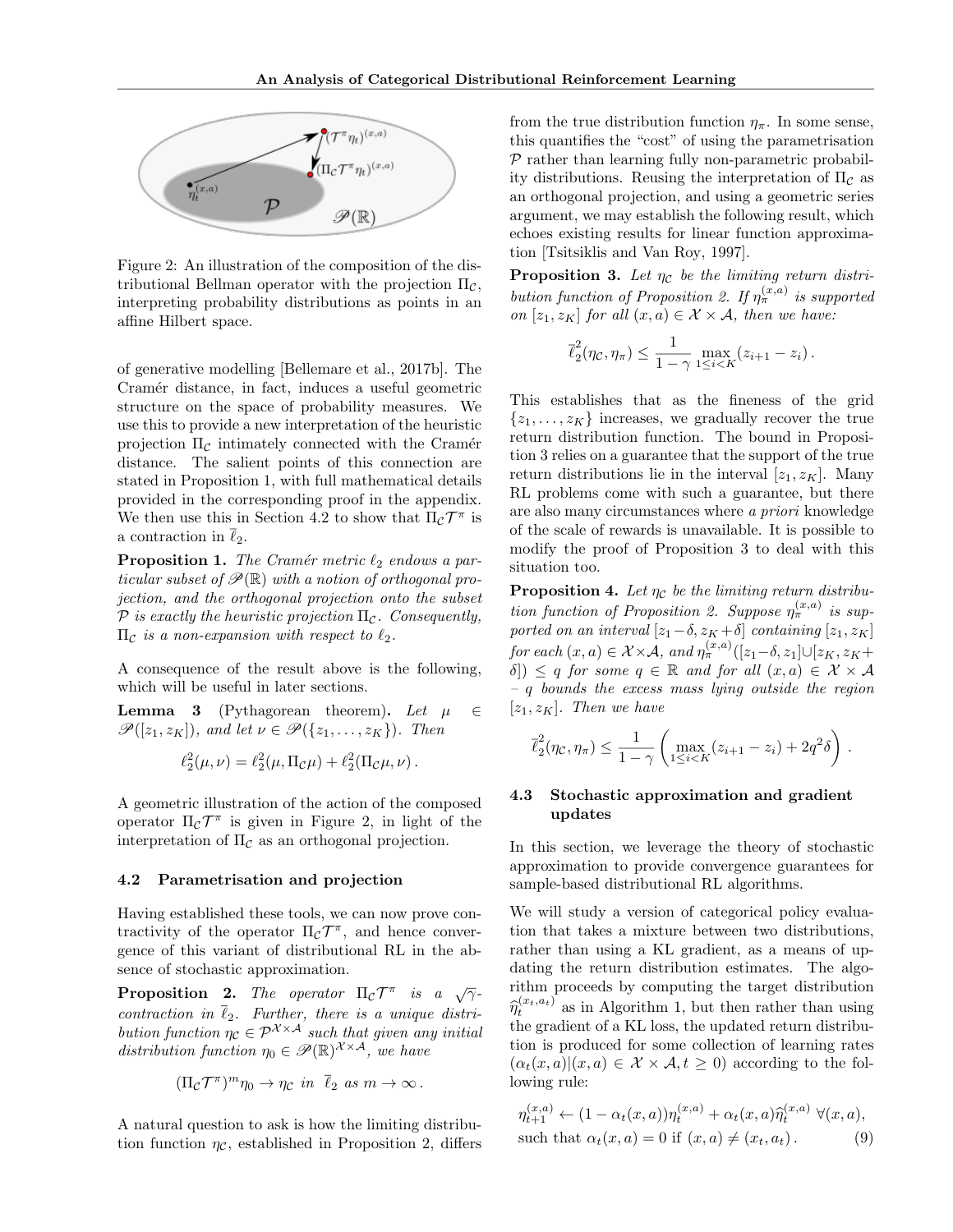That is, by taking a *mixture* between  $\eta_t^{(x_t, a_t)}$  and  $\hat{\eta}_t^{(x_t, a_t)}$ . We denote this procedure as Algorithm 2, which for completeness is stated in full in Section 8 of the appendix. The question of whether convergence results hold for the KL update described in Section 3.4 remains open, and is an interesting area for further research.

## 4.3.1 Convergence of categorical policy evaluation

We first show that, under standard conditions, categorical policy evaluation with the mixture update rule described above is guaranteed to converge to the fixed point of the projected Bellman operator  $\Pi_{\mathcal{C}}\mathcal{T}^\pi$ , as described in Proposition 2. We sketch out the main structure of the proof below; the full argument is given in the appendix.

Theorem 1. In the context of policy evaluation for some policy  $\pi$ , suppose that:

- (i) the stepsizes  $(\alpha_t(x, a)|t \geq 0, (x, a) \in \mathcal{X} \times \mathcal{A})$  satisfy the Robbins-Monro conditions:
	- $\sum_{t=0}^{\infty} \alpha_t(x, a) = \infty$
	- $\sum_{t=0}^{\infty} \alpha_t^2(x, a) < C < \infty$

almost surely, for all  $(x, a) \in \mathcal{X} \times \mathcal{A}$ ;

(ii) we have initial estimates  $\eta_0^{(x,a)}$  of the distribution of returns for each state-action pair  $(x, a) \in \mathcal{X} \times$ A, each with support contained in  $[z_1, z_K]$ .

Then, for the updates given by Algorithm 2, in the case of evaluation of the policy  $\pi$ , we have almost sure convergence of  $\eta_t$  to  $\eta_c$  in  $\overline{\ell}_2$ , where  $\eta_c$  is the limiting return distribution function of Proposition 2. That is,

$$
\overline{\ell}_2(\eta_t, \eta_c) \to 0 \text{ as } t \to \infty \text{ almost surely.}
$$

The proof follows the approach of Tsitsiklis [1994]; we combine classical stochastic approximation proof techniques with notions of stochastic dominance to prove the almost-sure convergence of the return distribution functions in  $\ell_2$ . Proposition 5 is an interesting result in its own right, as it establishes a formal language to describe the monotonocity of the distributional Bellman operator, which plays an important role in control operators [e.g. Bertsekas, 2012].

We begin by showing that several variants of the Bellman operator are monotone with respect to a particular partial ordering over probability distributions known as stochastic dominance [Shaked and Shanthikumar, 1994].

**Definition 4.** Given two probability measures  $\nu_1, \nu_2 \in$  $\mathscr{P}(\mathbb{R})$ , we say that  $\nu_1$  stochastically dominates  $\nu_2$ , and write  $\nu_2 \leq \nu_1$ , if there exists a coupling between  $\nu_1$  and  $\nu_2$  (that is, a probability measure on  $\mathbb{R}^2$  with marginals given by  $\nu_1$  and  $\nu_2$ ) which is supported on the set  $\{(x_1, x_2) \in \mathbb{R}^2 | x_2 \ge x_1\}$ . An equivalent characterisation states that  $\nu_2 \leq \nu_1$  if for the corresponding CDFs  $F_{\nu_1}$  and  $F_{\nu_2}$ , we have

$$
F_{\nu_2}(x) \ge F_{\nu_1}(x) \quad \text{ for all } x \in \mathbb{R}.
$$

Stochastic dominance forms a partial order over the set  $\mathscr{P}(\mathbb{R})$ . We introduce a related partial order over the space of return distribution functions,  $\mathscr{P}(\mathbb{R})^{\mathcal{X}\times\mathcal{A}},$ which we refer to as (element-wise) stochastic dominance. Given  $\eta, \mu \in \mathscr{P}(\mathbb{R})^{\mathcal{X} \times \mathcal{A}}$ , we say that  $\eta$  stochastically dominates  $\mu$  element-wise if for each  $(x, a) \in$  $\mathcal{X} \times \mathcal{A}, \eta^{(x,a)}$  stochastically dominates  $\mu^{(x,a)}$ .

Proposition 5. The distributional Bellman operator  $\mathcal{T}^{\pi}$  :  $\mathscr{P}(\mathbb{R})^{\mathcal{X}\times\mathcal{A}} \rightarrow \mathscr{P}(\mathbb{R})^{\mathcal{X}\times\mathcal{A}}$  is a monotone map with respect to the partial ordering on  $\mathscr{P}(\mathbb{R})^{\mathcal{X}\times\mathcal{A}}$  given by element-wise stochastic dominance. Further, the Cramér projection  $\Pi_{\mathcal{C}} : \mathscr{P}(\mathbb{R})^{\mathcal{X} \times \mathcal{A}} \to \mathscr{P}(\mathbb{R})^{\mathcal{X} \times \mathcal{A}}$  is a monotone map, from which it follows that the Cramér-Bellman operator  $\Pi_{\mathcal{C}}\mathcal{T}^{\pi}$  is also monotone.

The monotonicity of the mappings described in Proposition 5 can then be harnessed to establish a chain of lemmas, given in the appendix, mirroring the chain of reasoning in Tsitsiklis [1994], from which Theorem 1 will follow. In the remainder of this section, we highlight a further important property of the Cramér projection  $\Pi_{\mathcal{C}}$  which is crucial in establishing Theorem 1.

We observe from Algorithm 2 that the update rule appearing in Equation (9) can be written

$$
\eta_{t+1}^{(x,a)} = \eta_t^{(x,a)} + \alpha_t(x,a) ((\Pi_{\mathcal{C}} \mathcal{T}^{\pi} \eta_t)^{(x,a)} - \eta_t^{(x,a)}) + \alpha_t(x,a) (\Pi_{\mathcal{C}} (f_{r,\gamma}) \# \eta_t^{(x',a')} - (\Pi_{\mathcal{C}} \mathcal{T}^{\pi} \eta_t)^{(x,a)}).
$$

for all  $(x, a) \in \mathcal{X} \times \mathcal{A}$ , for all  $t \geq 0$ , given that  $\alpha_t(x, a) = 0$  if the state  $(x, a) \in \mathcal{X} \times \mathcal{A}$  is not selected for update at time  $t$ . The second term,

$$
\alpha_t(x,a)((\Pi_{\mathcal{C}}\mathcal{T}^{\pi}\eta_t)^{(x,a)}-\eta_t^{(x,a)}),
$$

may be interpreted as a damped version of the full distributional Bellman update, whilst the third term,

$$
\alpha_t(x,a) \left( \Pi_{\mathcal{C}}(f_{r,\gamma}) \# \eta_t^{(x',a')} - (\Pi_{\mathcal{C}} \mathcal{T}^\pi \eta_t)^{(x,a)} \right),
$$

represents the noise introduced by stochastic approximation. We observe that this noise term is in fact a difference of two probability distributions (one of which is a random measure); thus, this noise term is a particular instance of a random signed measure. The Cramér projection leads to an important property of this signed measure, which is crucial in establishing the result of Theorem 1, summarised in Lemma 4.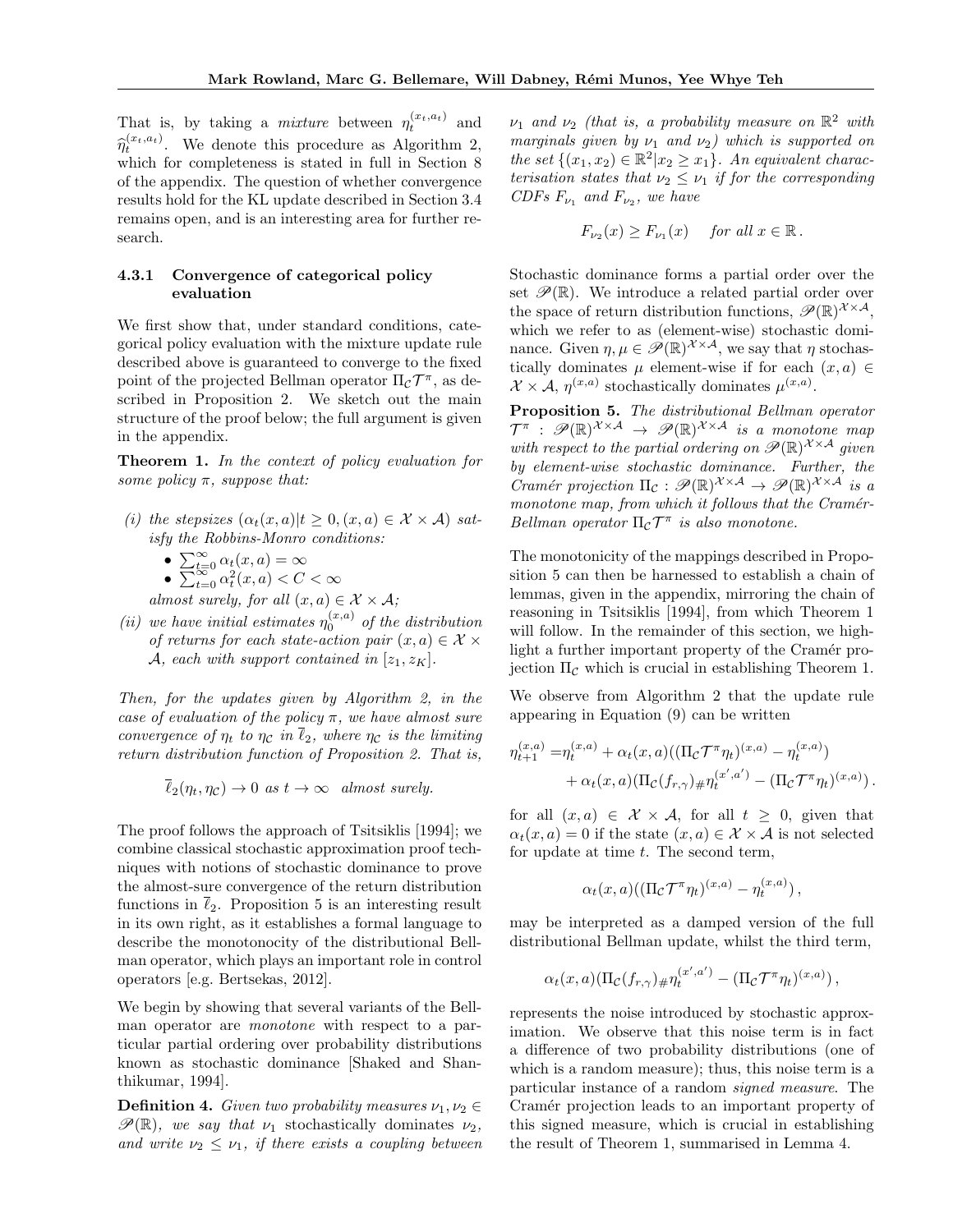Lemma 4. The noise term

$$
\Pi_{\mathcal{C}}(f_{r,\gamma}) \# \eta_t^{(x',a')} - (\Pi_{\mathcal{C}} \mathcal{T}^\pi \eta_t)^{(x,a)}
$$

is a random signed measure with total mass 0 almost surely, and with the property that when averaged over the next-step reward, state and action tuple  $(r, x', a')$ it is equal to the zero measure almost surely:

$$
\mathbb{E}_{r,x',a'}\left[ (\Pi_{\mathcal{C}}(f_{r,\gamma})_{\#} \eta_t^{(x',a')} - (\Pi_{\mathcal{C}} \mathcal{T}^{\pi} \eta_t)^{(x,a)}) \right] ((-\infty, y]) = 0,
$$

for all  $y \in \mathbb{R}$ .

#### 4.3.2 Convergence of categorical Q-learning

Having established convergence of categorical policy evaluation in Theorem 1, we now leverage this to prove convergence of categorical Q-learning under similar conditions.

**Theorem 2.** Suppose that Assumptions  $(i)$ – $(ii)$  of Theorem 1 hold, and that all unprojected target distributions  $\hat{\eta}_*^{(x_t,a_t)}$  arising in Algorithm 2 are supported<br>within  $[x_t, x_t]$  algorithm Assume further that within  $[z_1, z_K]$  almost surely. Assume further that there is a unique optimal policy  $\pi^*$  for the MDP. Then, for the updates given in Algorithm 2, in the case of control, we have almost sure convergence of  $(\eta_t^{(x,a)})_{(x,a)\in\mathcal{X}\times\mathcal{A}}$  in  $\overline{\ell}_2$  to some limit  $\eta_c^*$ , and furthermore the greedy policy with respect to  $\eta_c^*$  is the optimal policy  $\pi^*$ .

Theorem 2 is particularly interesting because it demonstrates that value-based control is not only stable in the distributional case, but also that CDRL preserves the optimal policy. This is not a given: for example, if we were to replace  $\Pi_{\mathcal{C}}$  with a nearestneighbour-type projection we could not provide the same guarantee. What makes the CDRL projection step special in this regard is that it preserves the expected value of the unprojected target.

#### 5 DISCUSSION

The C51 algorithm was empirically successful, but, as we have seen in Lemma 2, is not explained by the initial theoretical results concerning CDRL of Bellemare et al. [2017a]. We have now shown that the projected distributional Bellman operator used in CDRL inherits convergence guarantees from a different metric altogether, the Cramér distance. From Propositions 3 and 4, we see that the limiting approximation error is controlled by the granularity of the parametric distribution and the discount factor  $\gamma$ . Furthermore, we have shown that in the stochastic approximation setting this update converges both for policy evaluation and control.

An important aspect of our analysis is the role of the projection onto the set of parametrised distributions, in distributional RL. Just as existing work has studied the role of the projected Bellman operator in function approximation [Tsitsiklis and Van Roy, 1997], there is a corresponding importance for considering the effects of the projection in distributional RL.

#### 5.1 Function approximation

Our theoretical results in Section 4 treat the problem of tabular distributional RL, with an approximate parametrisation distribution for each state-action pair. Theoretical understanding of function approximation in RL has been the focus of much research, and has significantly improved our understanding of agent behaviour. Although we believe the effects of function approximation on distributional RL are of great theoretical and empirical interest, we leave the function approximation setting as an interesting direction for future work.

#### 5.2 Theoretically grounded algorithms

Turning theoretical results into practical algorithms can often be quite challenging. However, our results do suggest some immediate directions for potential improvements to C51. First, the convergence results for stochastic approximation suggest that an improved algorithm could be obtained by either directly minimising the Cramér distance or through a regularised KL minimisation that more closely reflects the mixture updates in Section 4.3. Second, the results of Propositions 3 and 4 indicate that if our support is densely focused around the true range of returns we should expect significantly better performance, due to the effects of the discount factor. Improving this by either prior domain knowledge or adapting the support to reflect the true return range could yield much better empirical performance.

## 6 CONCLUSION

In this paper we have introduced a framework for distributional RL algorithms, and provided convergence analysis of recently proposed algorithms. We have introduced the notion of the projected distributional Bellman operator and argued for its importance in the theory of distributional RL.

Interesting future directions from an empirical perspective include exploring the space of possible distributional RL algorithms set out in Section 3. From a theoretical perspective, the issue of how function approximation interacts with distributional RL remains an important open question.